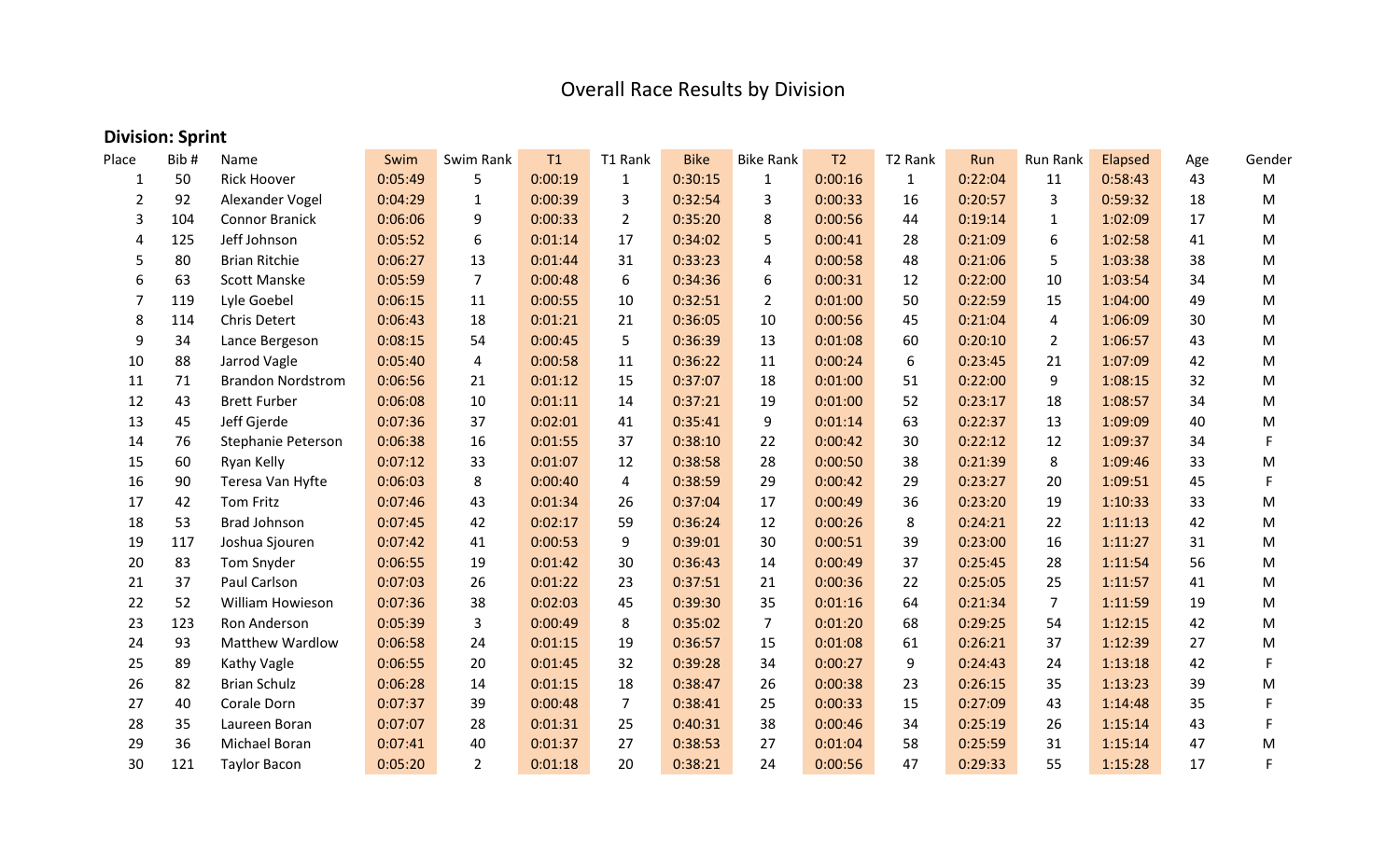| 31 | 91  | Harlan Vande Kieft      | 0:07:29 | 34 | 0:01:40 | 29 | 0:36:57 | 16 | 0:00:56  | 46             | 0:29:18 | 53 | 1:16:20 | 47 | M |
|----|-----|-------------------------|---------|----|---------|----|---------|----|----------|----------------|---------|----|---------|----|---|
| 32 | 68  | Jason Moeller           | 0:07:30 | 35 | 0:01:47 | 33 | 0:39:15 | 31 | 0:00:52  | 42             | 0:27:03 | 42 | 1:16:27 | 37 | M |
| 33 | 56  | Jorgen Johnson          | 0:10:00 | 68 | 0:02:11 | 53 | 0:37:45 | 20 | 0:00:33  | 17             | 0:26:05 | 33 | 1:16:34 | 20 | M |
| 34 | 61  | Jon Kotewa              | 0:08:53 | 62 | 0:01:26 | 24 | 0:40:02 | 36 | 0:00:17  | $\overline{2}$ | 0:25:58 | 30 | 1:16:36 | 41 | M |
| 35 | 33  | ryan backer             | 0:06:57 | 23 | 0:02:12 | 54 | 0:40:27 | 37 | 0:01:01  | 56             | 0:26:15 | 36 | 1:16:52 | 34 | M |
| 36 | 87  | Tom Turner              | 0:06:33 | 15 | 0:01:59 | 39 | 0:39:19 | 32 | 0:01:28  | 71             | 0:28:41 | 51 | 1:18:00 | 36 | M |
| 37 | 115 | John Scholters          | 0:07:32 | 36 | 0:01:48 | 34 | 0:41:34 | 43 | 0:00:25  | $\overline{7}$ | 0:27:10 | 44 | 1:18:29 | 35 | M |
| 38 | 55  | Eric Johnson            | 0:07:48 | 45 | 0:01:38 | 28 | 0:41:11 | 40 | 0:01:16  | 65             | 0:26:49 | 40 | 1:18:42 | 55 | M |
| 39 | 41  | <b>Heather Egeness</b>  | 0:07:10 | 31 | 0:02:06 | 48 | 0:41:28 | 42 | 0:01:00  | 54             | 0:27:14 | 45 | 1:18:58 | 27 | F |
| 40 | 105 | Cory Rezac              | 0:09:59 | 67 | 0:03:19 | 73 | 0:42:28 | 44 | 0:00:22  | 5              | 0:23:12 | 17 | 1:19:20 | 33 | M |
| 41 | 48  | Allen Hanson            | 0:09:09 | 65 | 0:02:37 | 65 | 0:39:21 | 33 | 0:00:39  | 24             | 0:27:41 | 46 | 1:19:27 | 41 | M |
| 42 | 51  | Chad House              | 0:08:19 | 57 | 0:02:14 | 57 | 0:42:54 | 47 | 0:00:32  | 13             | 0:26:09 | 34 | 1:20:08 | 37 | M |
| 43 | 124 | Tracey Johnson          | 0:08:03 | 50 | 0:01:13 | 16 | 0:41:19 | 41 | 0:01:00  | 55             | 0:28:38 | 50 | 1:20:13 | 40 | F |
| 44 | 49  | Lucas Hejlik            | 0:08:40 | 60 | 0:02:38 | 66 | 0:45:49 | 59 | 0:00:42  | 31             | 0:22:40 | 14 | 1:20:29 | 21 | M |
| 45 | 74  | Kirsten Olson           | 0:07:08 | 29 | 0:02:02 | 44 | 0:44:00 | 53 | 0:00:30  | 11             | 0:26:53 | 41 | 1:20:33 | 29 | F |
| 46 | 86  | Marie Thomsen           | 0:07:52 | 47 | 0:01:21 | 22 | 0:42:46 | 46 | ######## | -------        | ####### | 79 | 1:21:04 | 50 | F |
| 47 | 47  | Keri Grokowsky          | 0:08:37 | 59 | 0:02:40 | 67 | 0:44:12 | 54 | 0:00:41  | 27             | 0:26:01 | 32 | 1:22:11 | 39 | F |
| 48 | 126 | <b>Collin Thatcher</b>  | 0:07:04 | 27 | 0:02:02 | 43 | 0:47:50 | 66 | 0:00:58  | 49             | 0:24:32 | 23 | 1:22:26 | 17 | M |
| 49 | 110 | Erica Carlson           | 0:06:38 | 17 | 0:02:04 | 46 | 0:43:24 | 48 | 0:01:04  | 59             | 0:29:44 | 57 | 1:22:54 | 16 | F |
| 50 | 122 | Jen Bartholmey          | 0:08:02 | 49 | 0:02:08 | 51 | 0:41:03 | 39 | 0:01:49  | 75             | 0:29:59 | 59 | 1:23:01 | 27 | F |
| 51 | 77  | Sierrah Poole           | 0:08:05 | 52 | 0:02:05 | 47 | 0:46:54 | 62 | 0:00:21  | $\overline{4}$ | 0:26:22 | 38 | 1:23:47 | 24 | F |
| 52 | 112 | Larry Falk              | 0:07:00 | 25 | 0:03:42 | 75 | 0:38:11 | 23 | 0:02:12  | 77             | 0:33:19 | 64 | 1:24:24 | 55 | M |
| 53 | 67  | <b>Austin Meyerdirk</b> | 0:07:09 | 30 | 0:02:14 | 56 | 0:46:15 | 60 | 0:00:33  | 18             | 0:28:25 | 49 | 1:24:36 | 30 | M |
| 54 | 79  | <b>Austin Renes</b>     | 0:09:06 | 64 | 0:03:44 | 76 | 0:43:52 | 51 | 0:01:21  | 70             | 0:26:47 | 39 | 1:24:50 | 18 | M |
| 55 | 38  | Janine DeSplinter       | 0:08:29 | 58 | 0:03:01 | 70 | 0:47:24 | 64 | 0:00:51  | 41             | 0:25:48 | 29 | 1:25:33 | 46 | F |
| 56 | 31  | Cameron Abbey           | 0:10:20 | 69 | 0:02:33 | 64 | 0:43:53 | 52 | 0:01:18  | 66             | 0:27:50 | 47 | 1:25:54 | 26 | M |
| 57 | 46  | Neysa Goodman           | 0:06:56 | 22 | 0:02:45 | 68 | 0:46:17 | 61 | 0:00:29  | 10             | 0:29:52 | 58 | 1:26:19 | 38 | F |
| 58 | 65  | Michelle McNerney       | 0:07:46 | 44 | 0:02:29 | 63 | 0:47:21 | 63 | 0:00:51  | 40             | 0:29:40 | 56 | 1:28:07 | 32 | F |
| 59 | 58  | Thomas Johnson          | 0:06:24 | 12 | 0:02:07 | 50 | 0:43:25 | 49 | 0:01:13  | 62             | 0:35:12 | 72 | 1:28:21 | 29 | M |
| 60 | 57  | Rick Johnson            | 0:10:51 | 70 | 0:04:06 | 77 | 0:44:43 | 56 | 0:00:34  | 19             | 0:28:42 | 52 | 1:28:56 | 50 | M |
| 61 | 75  | Justin Osborn           | 0:08:04 | 51 | 0:02:00 | 40 | 0:50:58 | 72 | 0:00:35  | 20             | 0:27:53 | 48 | 1:29:30 | 26 | M |
| 62 | 69  | Carrie Neerland         | 0:08:11 | 53 | 0:01:53 | 35 | 0:44:55 | 57 | 0:01:19  | 67             | 0:33:42 | 67 | 1:30:00 | 35 | F |
| 63 | 78  | Luis Ramirez Fuentes    | 0:19:22 | 79 | 0:02:01 | 42 | 0:42:32 | 45 | 0:01:36  | 73             | 0:25:36 | 27 | 1:31:07 | 32 | M |
| 64 | 54  | Charis Johnson          | 0:11:06 | 71 | 0:02:20 | 60 | 0:43:42 | 50 | 0:00:55  | 43             | 0:33:13 | 63 | 1:31:16 | 17 | F |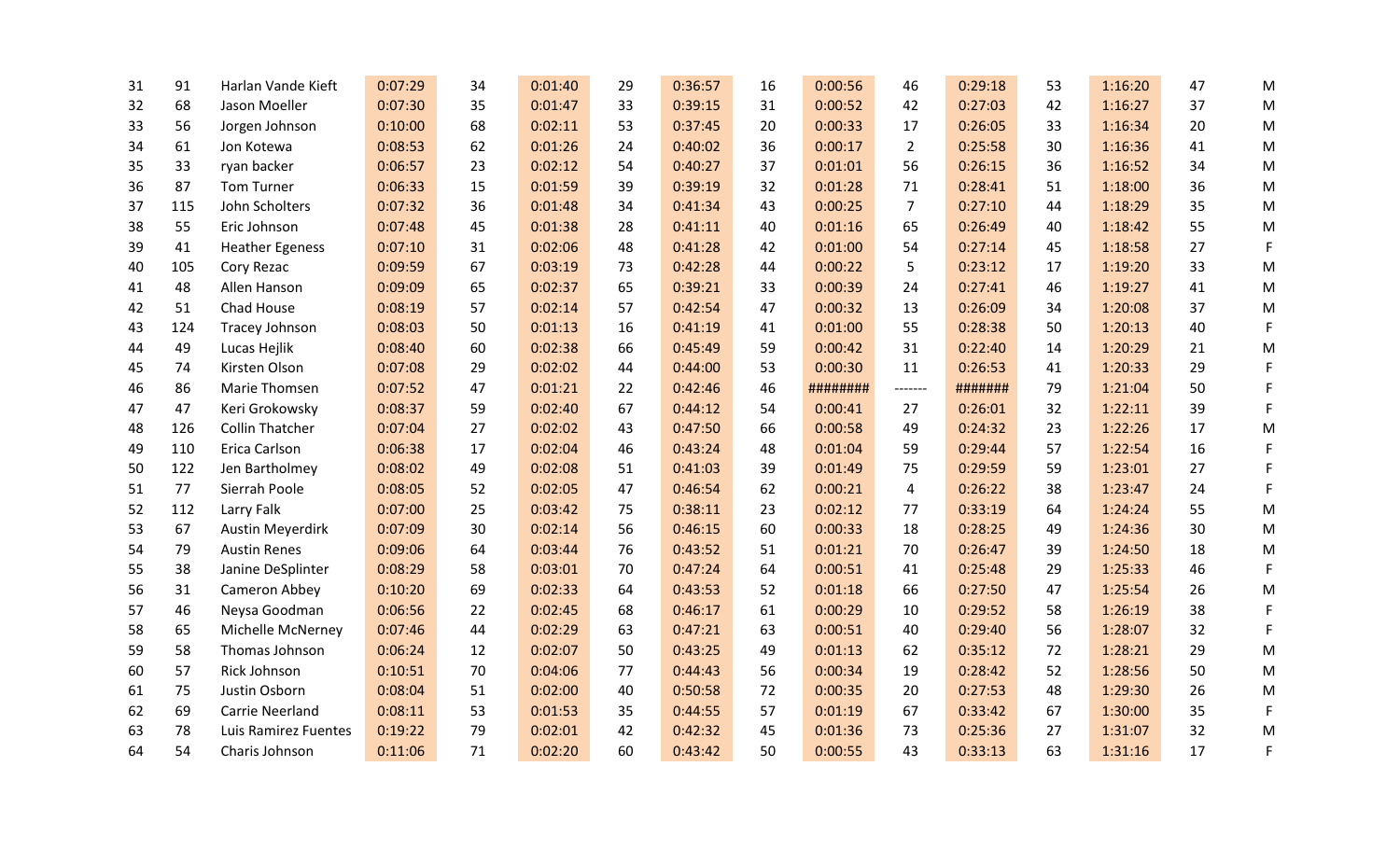| 65 | 70  | Alaire Nielsen               | 0:08:17 | 56 | 0:03:16  | 72      | 0:44:14  | 55      | 0:01:32 | 72 | 0:34:36 | 70 | 1:31:55 | 46 | F |
|----|-----|------------------------------|---------|----|----------|---------|----------|---------|---------|----|---------|----|---------|----|---|
| 66 | 120 | <b>Chantill Kahler-Royer</b> | 0:07:55 | 48 | 0:02:13  | 55      | 0:48:04  | 67      | 0:00:39 | 25 | 0:34:06 | 68 | 1:32:57 | 37 |   |
| 67 | 64  | Jason McNearney              | 0:08:59 | 63 | 0:02:15  | 58      | 0:48:42  | 68      | 0:00:48 | 35 | 0:32:55 | 62 | 1:33:39 | 34 | М |
| 68 | 107 | Kelsey Dickinson             | 0:08:16 | 55 | 0:02:11  | 52      | 0:50:08  | 70      | 0:00:32 | 14 | 0:33:33 | 65 | 1:34:40 | 14 | F |
| 69 | 84  | Matt Strom                   | 0:12:46 | 75 | 0:02:07  | 49      | 0:47:32  | 65      | 0:00:36 | 21 | 0:31:54 | 61 | 1:34:55 | 41 | М |
| 70 | 100 | Dick Gerhardt                | 0:09:20 | 66 | 0:02:22  | 62      | 0:44:56  | 58      | 0:01:21 | 69 | 0:37:14 | 76 | 1:35:13 | 55 | M |
| 71 | 32  | Berit amundson               | 0:07:50 | 46 | 0:01:08  | 13      | 0:53:54  | 76      | 0:00:19 | 3  | 0:33:36 | 66 | 1:36:47 | 25 | F |
| 72 | 66  | Crystal Melsha               | 0:12:55 | 76 | 0:01:54  | 36      | 0:51:40  | 74      | 0:01:39 | 74 | 0:31:13 | 60 | 1:39:21 | 32 | F |
| 73 | 81  | Drake Rosenwinkel            | 0:11:47 | 73 | ######## | ------- | ######## | ------- | 0:00:43 | 32 | 0:35:50 | 73 | 1:39:48 | 49 | М |
| 74 | 108 | Geoff Dickinson              | 0:12:33 | 74 | 0:02:46  | 69      | 0:49:45  | 69      | 0:00:40 | 26 | 0:34:23 | 69 | 1:40:07 | 14 | M |
| 75 | 39  | Amanda Dickinson             | 0:07:11 | 32 | 0:03:02  | 71      | 0:51:05  | 73      | 0:01:55 | 76 | 0:37:34 | 77 | 1:40:47 | 35 | F |
| 76 | 44  | Suzi Furber                  | 0:08:49 | 61 | 0:03:40  | 74      | 0:50:41  | 71      | 0:01:00 | 53 | 0:36:41 | 74 | 1:40:51 | 33 | F |
| 77 | 72  | <b>Broderick O'Rourke</b>    | 0:12:56 | 77 | 0:02:21  | 61      | 0:53:11  | 75      | 0:00:45 | 33 | 0:34:56 | 71 | 1:44:09 | 13 | М |
| 78 | 118 | Margot Madsen                | 0:11:35 | 72 | 0:01:58  | 38      | 0:55:46  | 77      | 0:02:18 | 78 | 0:36:53 | 75 | 1:48:30 | 73 | F |
| 79 | 106 | Nancy Koushik                | 0:16:20 | 78 | 0:04:10  | 78      | 1:39:47  | 78      | 0:01:03 | 57 | 0:52:13 | 78 | 2:53:33 | 40 |   |

## **Division: Olympic**

| Place | Bib# | Name                      | Swim    | Swim Rank      | T1      | T1 Rank        | <b>Bike</b> | <b>Bike Rank</b> | T <sub>2</sub> | T2 Rank      | Run     | Run Rank     | Elapsed | Age | Gender |
|-------|------|---------------------------|---------|----------------|---------|----------------|-------------|------------------|----------------|--------------|---------|--------------|---------|-----|--------|
|       | 30   | David Holden              | 0:21:10 |                | 0:00:32 |                | 1:00:19     | 1                | 0:00:27        | 4            | 0:39:15 | $\mathbf{2}$ | 2:01:43 | 42  | M      |
|       | 27   | Jeff Mortensen            | 0:24:12 | 3              | 0:00:42 | 5.             | 1:01:32     | 3                | 0:00:31        | 5.           | 0:42:19 | 5.           | 2:09:16 | 37  | M      |
| 3     | 15   | Jose Rosales-Yepez        | 0:22:49 | $\overline{2}$ | 0:00:44 |                | 1:07:09     | 9                | 0:00:19        |              | 0:39:25 | $\mathbf{3}$ | 2:10:26 | 25  | M      |
| 4     | 16   | Jonathan Sage-Martins     | 0:25:17 | 4              | 0:00:55 | 8              | 1:04:30     | 4                | 0:00:35        | 8            | 0:39:10 | $\mathbf{1}$ | 2:10:27 | 41  | M      |
| 5.    | 26   | David Olsen               | 0:29:14 |                | 0:00:40 | 3              | 1:00:41     | $\mathbf{2}$     | 0:00:27        | $\mathbf{3}$ | 0:42:29 |              | 2:13:31 | 40  | M      |
| 6     | 29   | Andrew Herberg            | 0:26:38 | 6              | 0:01:12 | 12             | 1:06:25     |                  | 0:00:33        |              | 0:41:11 | 4            | 2:15:59 | 23  | M      |
|       | 19   | David Ulschmid            | 0:31:24 | 12             | 0:01:07 | 11             | 1:04:34     | 5                | 0:00:53        | 12           | 0:42:20 | 6            | 2:20:18 | 29  | M      |
| 8     | 24   | Greg Welcome              | 0:30:01 | 10             | 0:01:44 | 16             | 1:05:08     | 6                | 0:01:02        | 15           | 0:42:40 | 8            | 2:20:35 | 35  | M      |
| 9     | 3    | Chad Besch                | 0:32:16 | 14             | 0:01:35 | 14             | 1:08:28     | 10               | 0:01:44        | 24           | 0:45:18 | 9            | 2:29:21 | 37  | M      |
| 10    | 11   | Aaron Lilly               | 0:29:19 | 8              | 0:00:40 | 4              | 1:06:44     | 8                | 0:00:40        | 10           | 0:52:49 | 15           | 2:30:12 | 29  | M      |
| 11    | 25   | Suzie Olsen               | 0:32:13 | 13             | 0:00:56 | 9              | 1:11:51     | 11               | 0:00:39        | 9            | 0:45:24 | 10           | 2:31:03 | 41  |        |
| 12    | q    | Nate Kotewa               | 0:30:14 | 11             | 0:01:31 | 13             | 1:12:00     | 12               | 0:00:51        | 11           | 0:51:03 | 11           | 2:35:39 | 33  | M      |
| 13    | 8    | Randy Knutson             | 0:29:58 | 9              | 0:00:43 | 6              | 1:12:17     | 14               | 0:00:32        | 6            | 0:53:14 | 16           | 2:36:44 | 48  | M      |
| 14    | 23   | <b>Timothy McCollough</b> | 0:34:06 | 16             | 0:00:36 | $\overline{2}$ | 1:12:55     | 15               | 0:00:20        | $2^{\circ}$  | 0:51:09 | 12           | 2:39:06 | 31  | M      |
| 15    | 5.   | Robert Hubbard            | 0:25:54 | 5              | 0:02:06 | 19             | 1:19:30     | 17               | 0:01:18        | 20           | 0:54:09 | 17           | 2:42:57 | 42  | M      |
| 16    | 28   | <b>Stacey Carlson</b>     | 0:36:37 | 18             | 0:01:06 | 10             | 1:12:00     | 13               | 0:01:03        | 16           | 0:52:17 | 13           | 2:43:03 | 42  | F      |